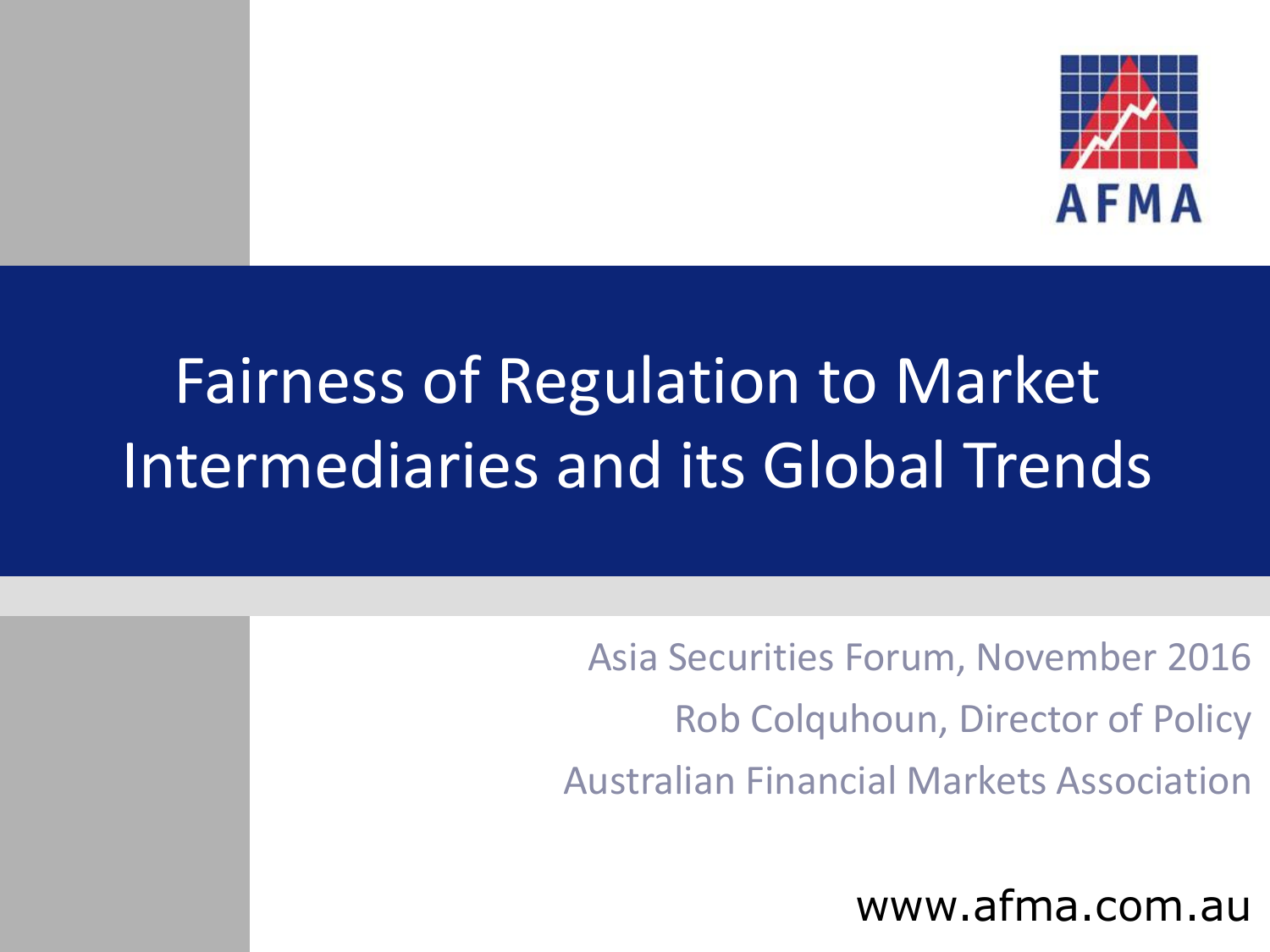#### Australian Regulation of Intermediaries

- Broad themes underpinning Australian regulation
- Need to consider client's interests
	- Future of Financial Advice (FOFA) requirements
	- Remuneration restrictions
	- Proposed distribution obligation
- Professional standards and competence
- Structure of operations
	- Potential separation of functions
	- Performing services from offshore
- Cost of doing business
	- Recovery of regulator costs
	- Obligations to provide information to regulators

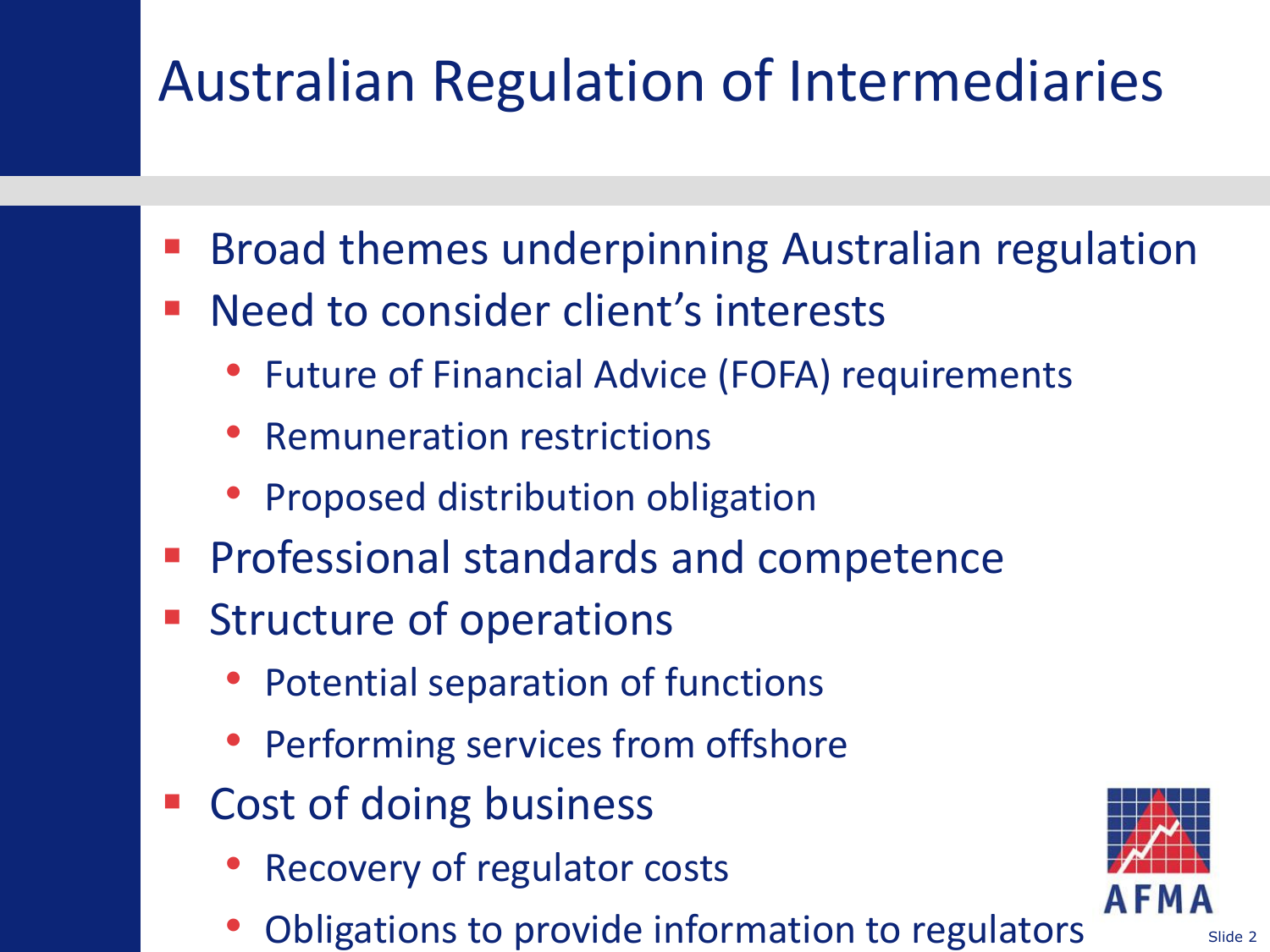## Fairness of Regulation

- Sheer volume of regulatory change imposes cost
- Fairness factors in a regulatory context
	- Disproportionate compliance and direct costs
	- Inefficiencies for the intermediary
	- Structural costs
	- Lack of harmonisation with global initiatives
	- Data requests that do not benefit the intermediary or client

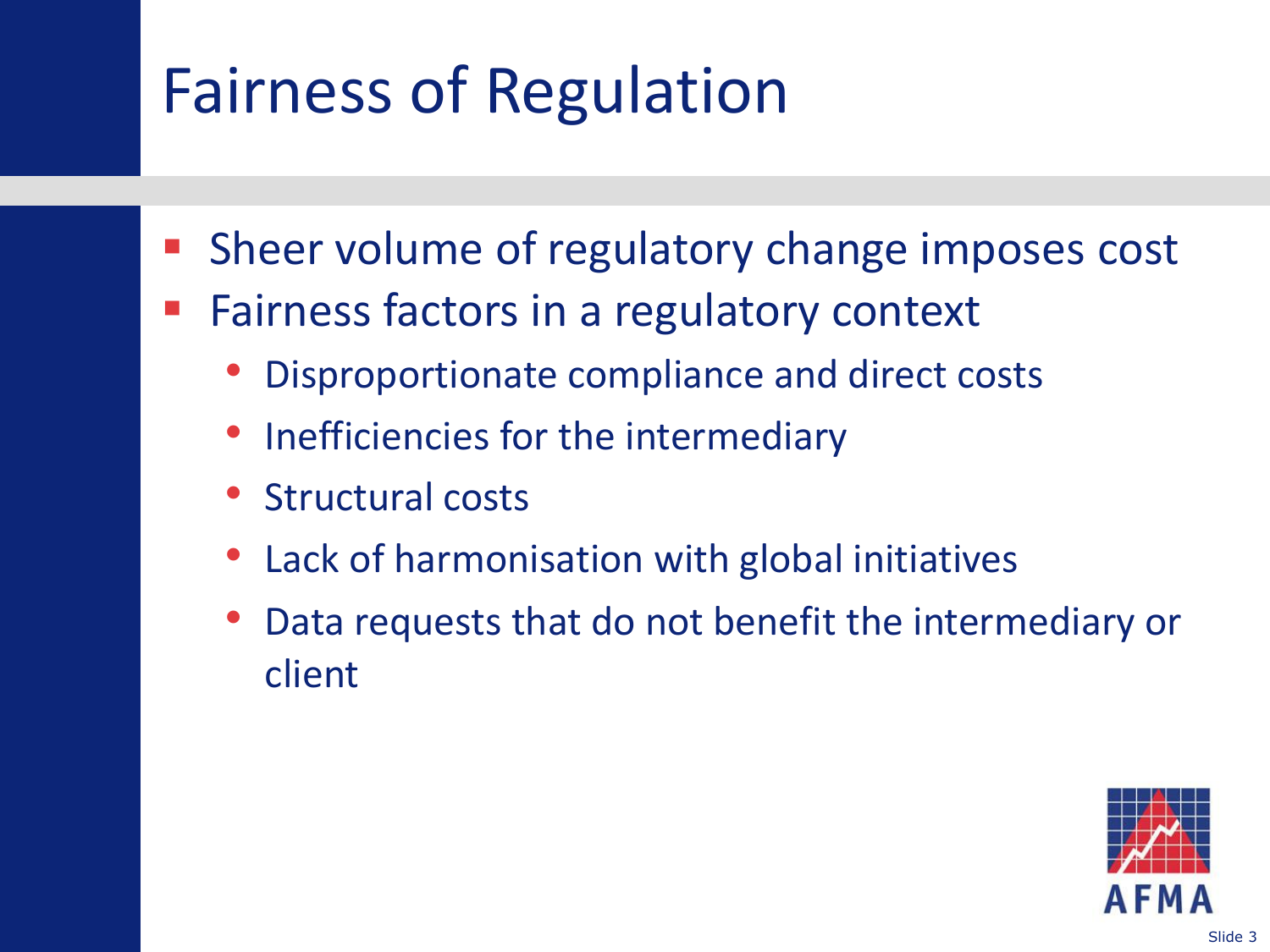#### Act in Client's Best Interests

- Future of Financial Advice (FOFA)
	- Commenced July 2012 and mandatory July 2013
- Ban on conflicted remuneration structures
	- Includes commissions in certain circumstances
	- Exemption for general advice
	- Exemptions for brokers unrelated to product
- Duty to act in best interests of client
	- Applies to retail investors
- Obligation to renew agreements
- Annual fee disclosure statement

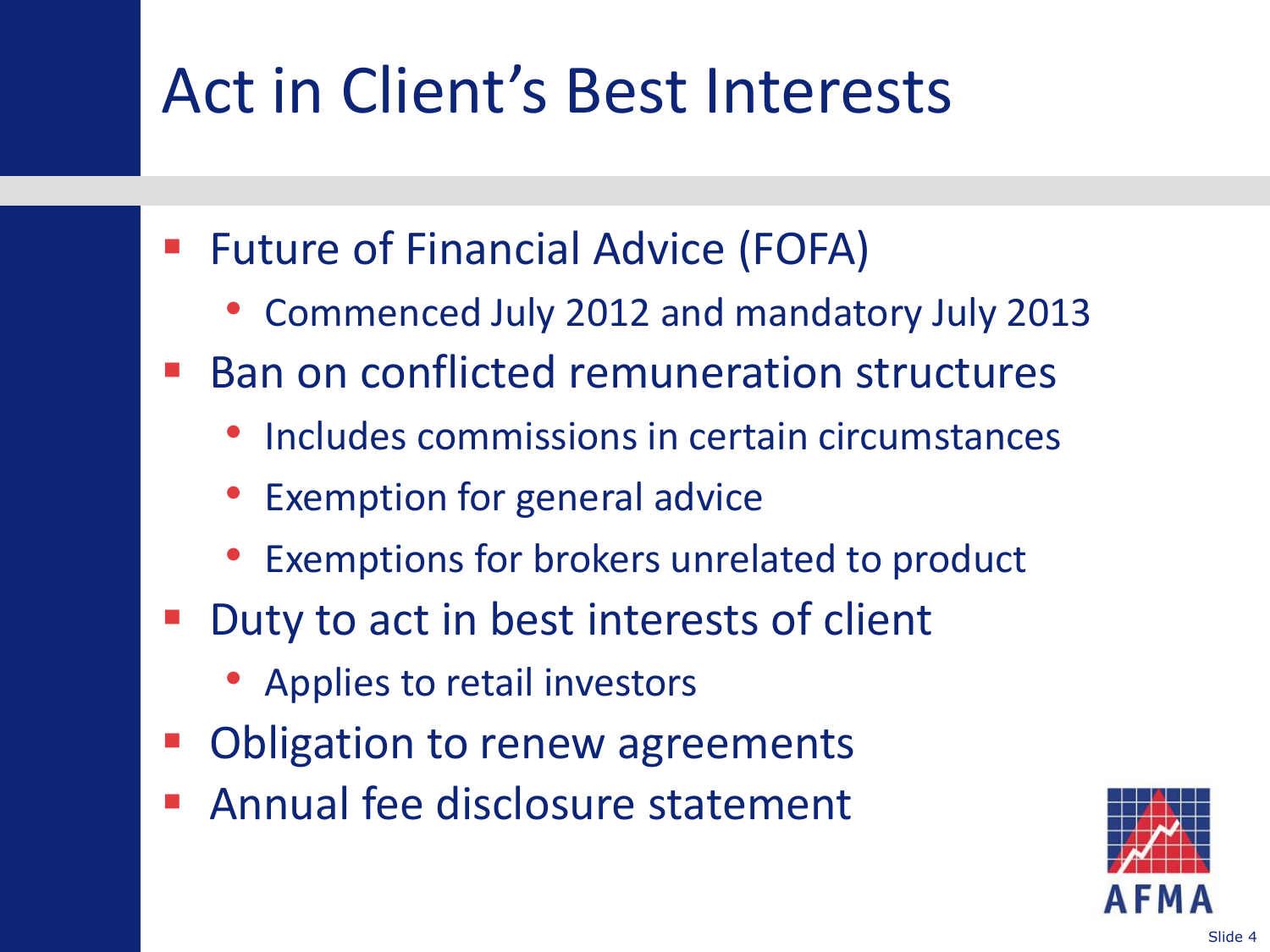### Act in Client's Best Interests

- Specific regulation of broker remuneration
	- Issue raised in Financial System Inquiry
	- Commission based remuneration based on volume and value
	- May be outside FOFA reforms
	- Government agreed in principle with review to follow
- Product Design and Distribution Obligation
	- Initially considered in the 2014 Financial System Inquiry
	- Requires distribution to target market
	- Noted AFMA Product Approval Principles
- Client Monies Reform
	- Protection from failure of intermediary

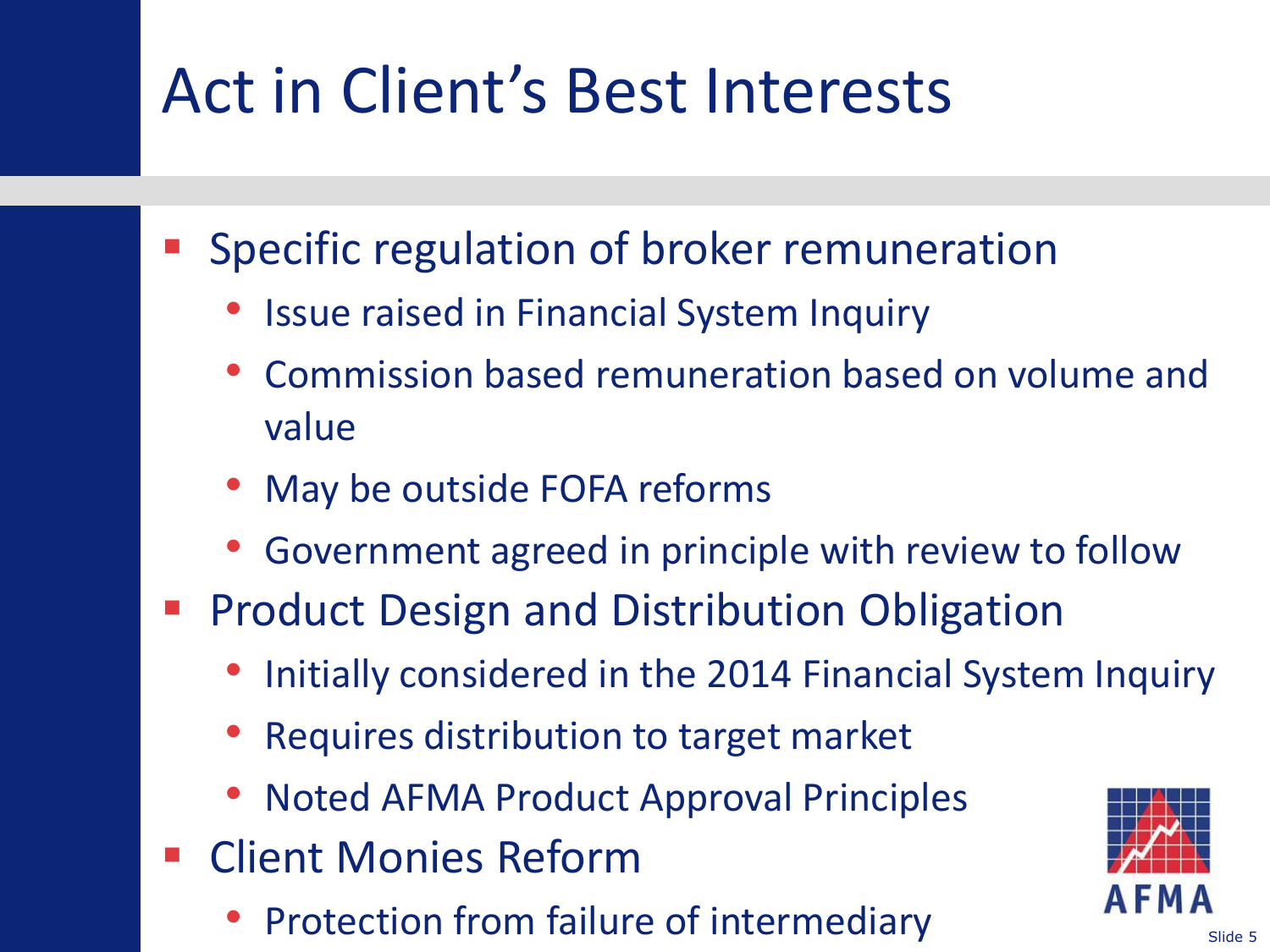#### Professional Standards

- Key initiative of current Government
- Enhance competency of providers of financial services to retail investors
- New requirements:
	- All advisers to hold degree qualification by 2024
		- − No grandfathering
	- Exam requirements
		- − New advisers from 2019
		- − Existing advisers by 2021
	- New advisers have professional year
	- Code of ethics and association membership

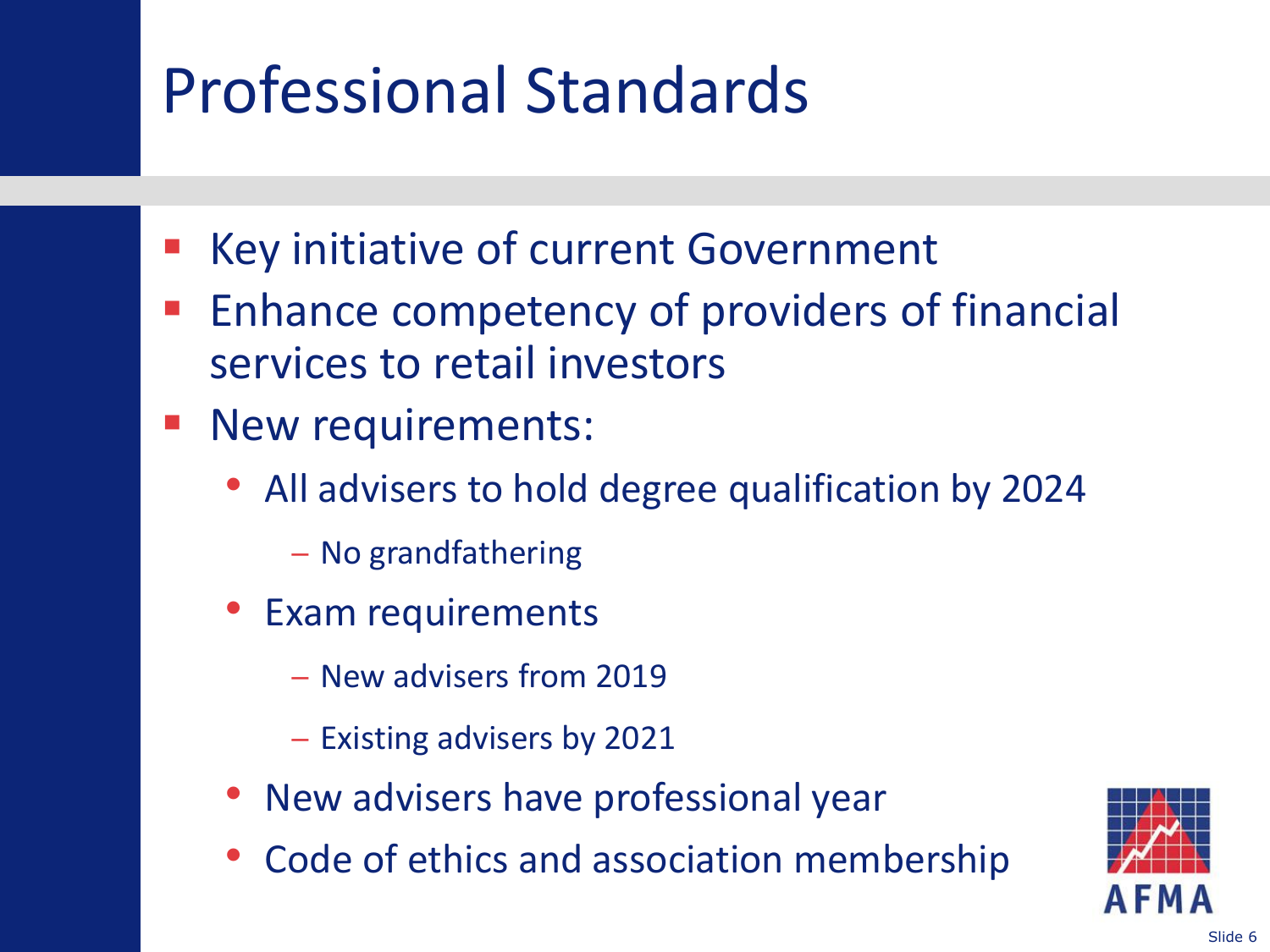### Structure of Operations

ASIC recently reviewed potential conflicts

- Sell –side research and corporate advisory
- Proper handling of non-public information
- Management of conflicts
- Recommendations include
	- − Physical separation between research and corporate advisory
	- − Research remuneration not tied to advisory performance
	- − Restrictions on staff allocations of securities
- Review also undertaken into market cleanliness
	- Tested pre-release price movements
	- Found improved cleanliness
	- Compared favourably in region and globally

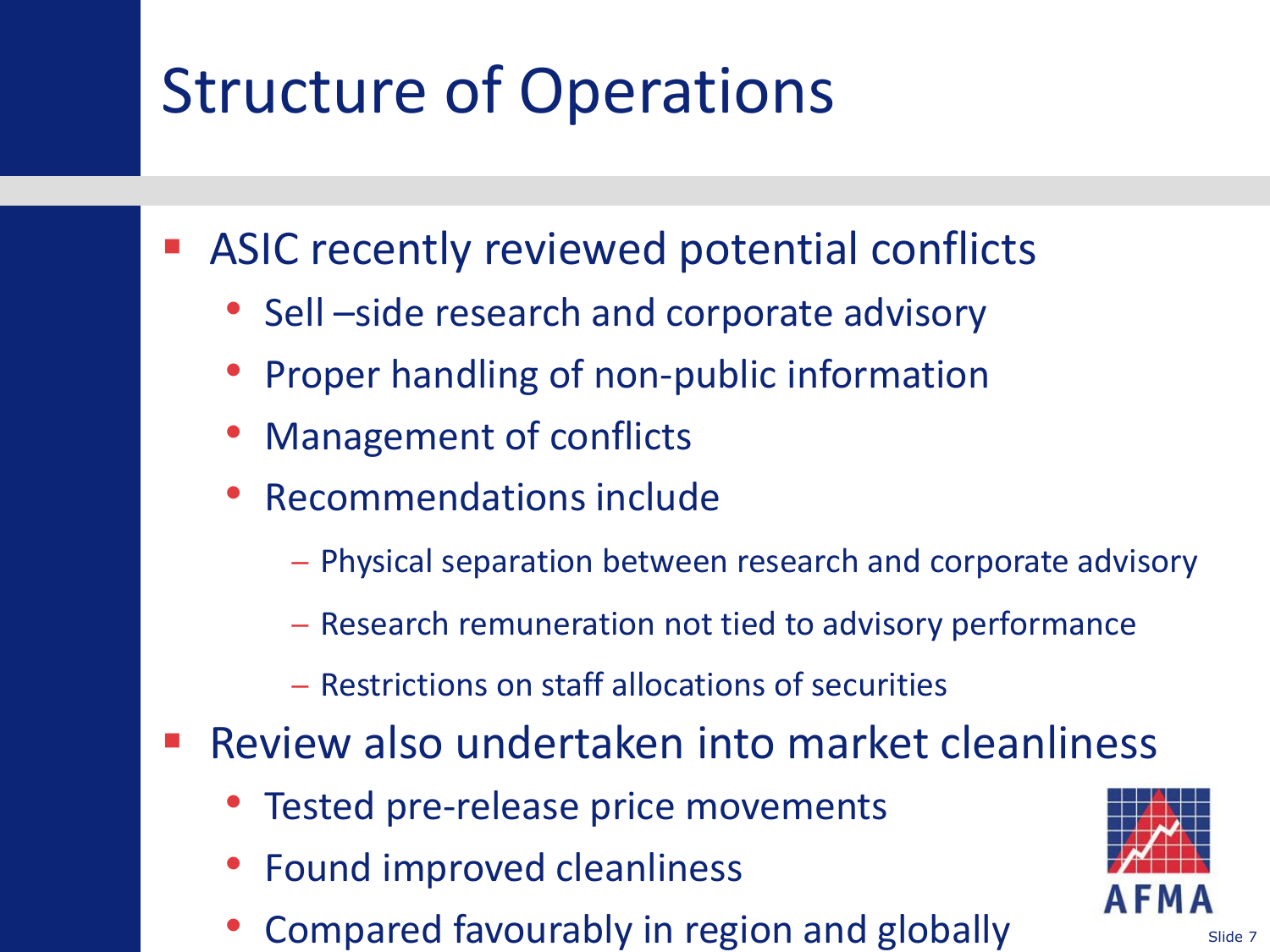### Structure of Operations

- Review of foreign financial service providers (FFSP)
	- Providers of financial services to Australian wholesale clients from offshore
	- Designed to deal with FX and derivatives
- Current exemption from holding a licence where FFSP is in certain countries – Singapore, Hong Kong as well as US and other parts of Europe
- Comprehensive review of regime announced
	- Imposition of significant regulatory costs